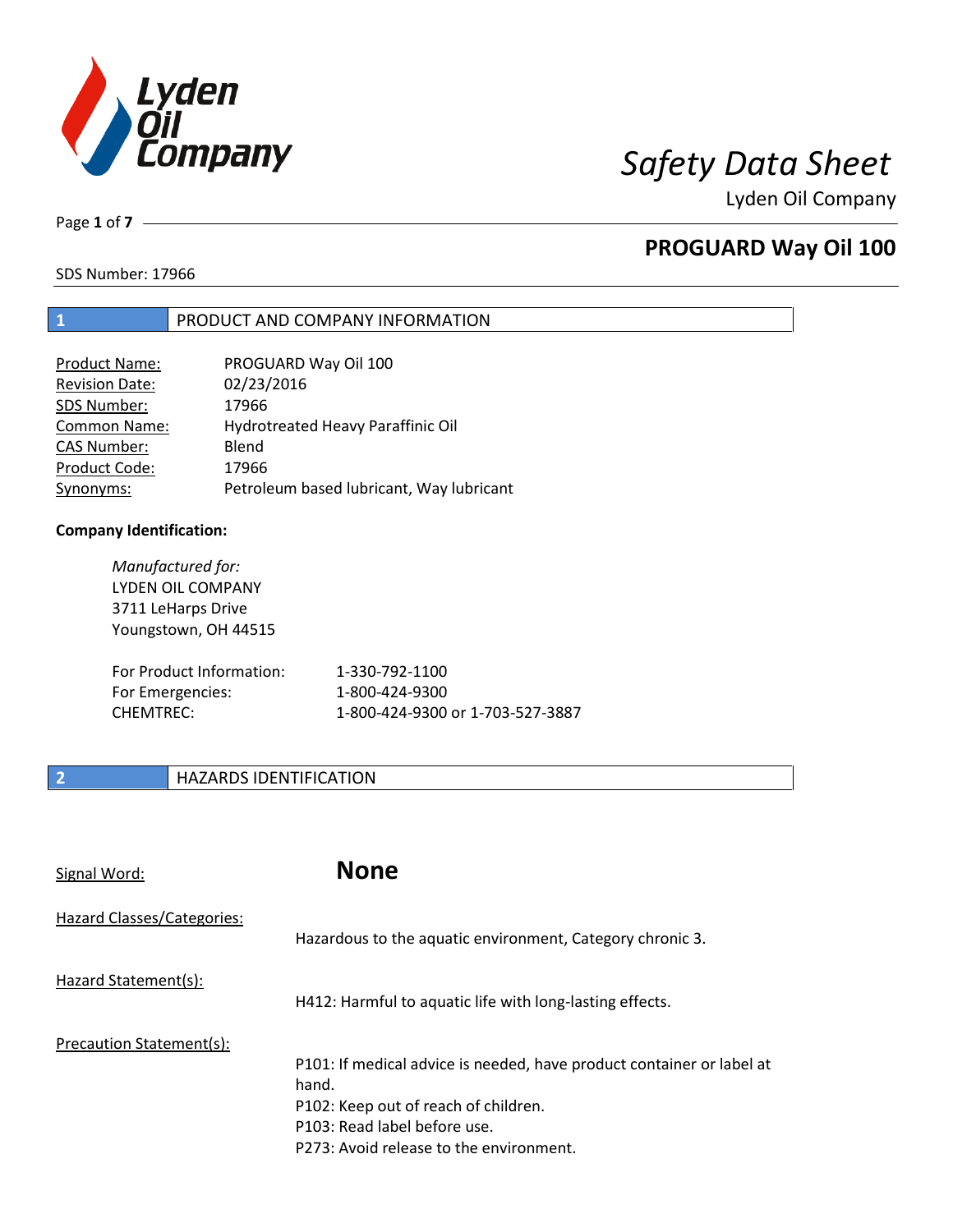

Page **2** of **7**

## **PROGUARD Way Oil 100**

SDS Number: 17966

Other Hazard Statement(s):

Repeated exposure may cause skin dryness or cracking.

|  | COMPOSITION / INFORMATION ON INGREDIENTS |  |
|--|------------------------------------------|--|
|--|------------------------------------------|--|

Ingredients:

*Mixture of the substances listed below with nonhazardous additions.*

| <b>Chemical Name</b>                                      | <b>CAS Number</b> | Percentage |
|-----------------------------------------------------------|-------------------|------------|
| Distillates (petroleum), solvent-dewaxed heavy paraffinic | 64742-65-0        | $>96$      |
| Additives                                                 | N/A               | <4         |
| Diphenylamine                                             | 122-39-4          | < 0.1      |

*\*Any concentration shown as a range is to protect confidentiality or is due to batch variation.*

| AID MEASURES<br><b>FIDCT</b><br>ו כחוד |
|----------------------------------------|
|                                        |

### Description of First Aid Measures:

| Inhalation:   |                                                                                                                   |
|---------------|-------------------------------------------------------------------------------------------------------------------|
|               | If symptoms develop, move victim to fresh air. If symptoms persist,<br>obtain medical attention.                  |
| Skin Contact: |                                                                                                                   |
|               | Wash with soap and water. Remove contaminated clothing and wash<br>before reuse. Get medical attention if needed. |
| Eye Contact:  |                                                                                                                   |
|               | Rinse opened eye for several minutes under running water. If<br>symptoms persist, consult medical attention.      |
| Ingestion:    |                                                                                                                   |
|               | Rinse mouth with water. If symptoms develop, obtain medical<br>attention.                                         |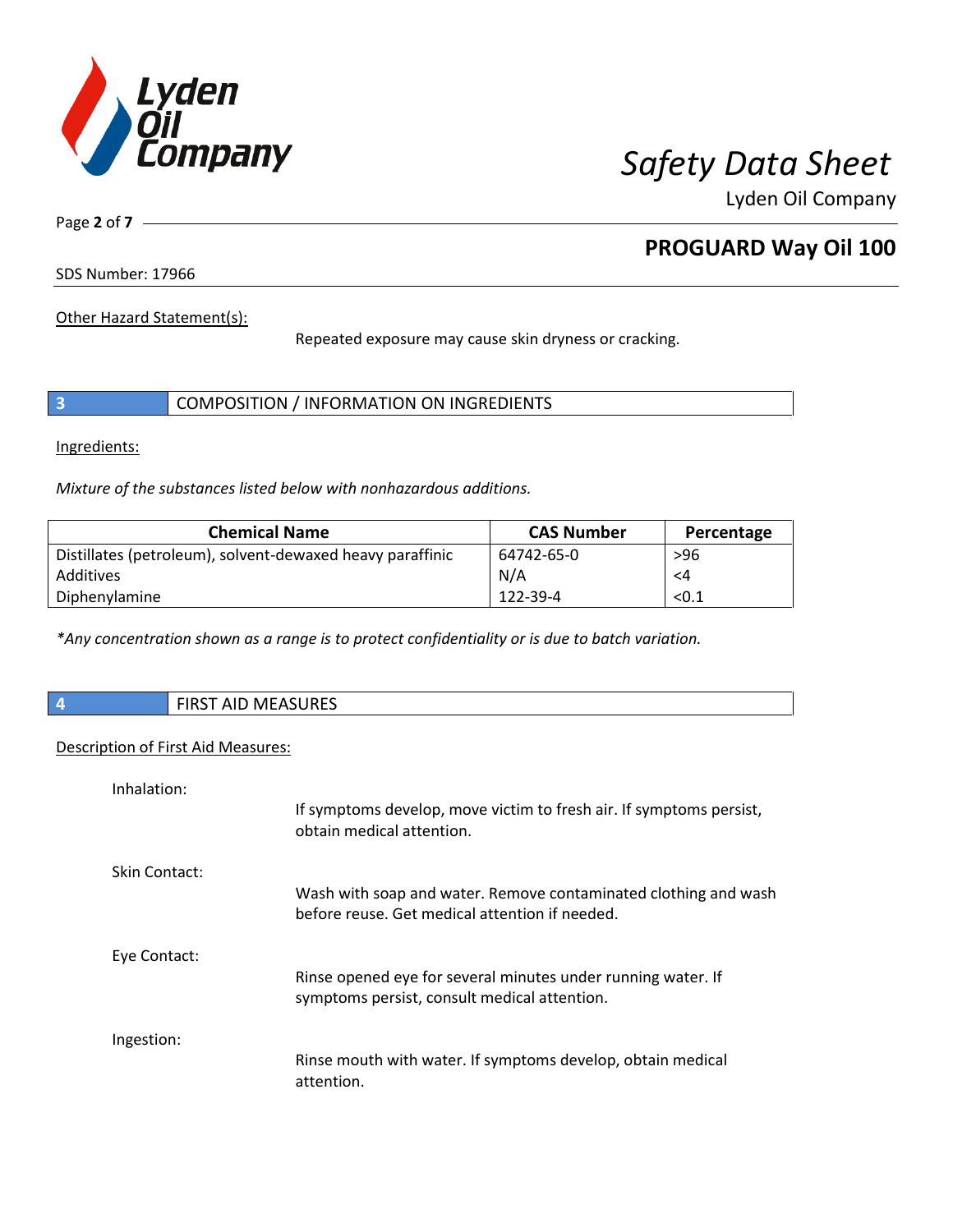

SDS Number: 17966

Page **3** of **7**

# **PROGUARD Way Oil 100**

| Symptoms and Effects, both acute and delayed:         | No further relevent data available.                                                                                                                                                               |  |
|-------------------------------------------------------|---------------------------------------------------------------------------------------------------------------------------------------------------------------------------------------------------|--|
| <b>Recommended Actions:</b>                           | Treat symptomatically. Call a doctor or poison<br>control center for guidance.                                                                                                                    |  |
| 5<br>FIRE FIGHTING MEASURES                           |                                                                                                                                                                                                   |  |
| Recommended Fire-Extinguishing Equipment:             | Use dry powder, foam, or carbon dioxide fire<br>extinguishers. Water may be ineffective in fighting<br>an oil fire unless used by experienced fire fighters.                                      |  |
| Possible Hazards During a Fire:                       | Hazardous combustion products may include: A<br>complex mixture of airborne solid and liquid<br>particulates and gases (smoke). Carbon monoxide.<br>Unidentified organic and inorganic compounds. |  |
| <b>Recommendations to Firefighters:</b>               | No special measures required.                                                                                                                                                                     |  |
| <b>ACCIDENTAL RELEASE MEASURES</b><br>$6\phantom{1}6$ |                                                                                                                                                                                                   |  |
| <b>Personal Precautions:</b>                          | Avoid contact with skin, eyes, and clothing.<br>Keep away from sources of ignition.                                                                                                               |  |
| <b>Emergency Procedures:</b>                          | Contain spilled material, collect in suitable and<br>properly labeled containers.                                                                                                                 |  |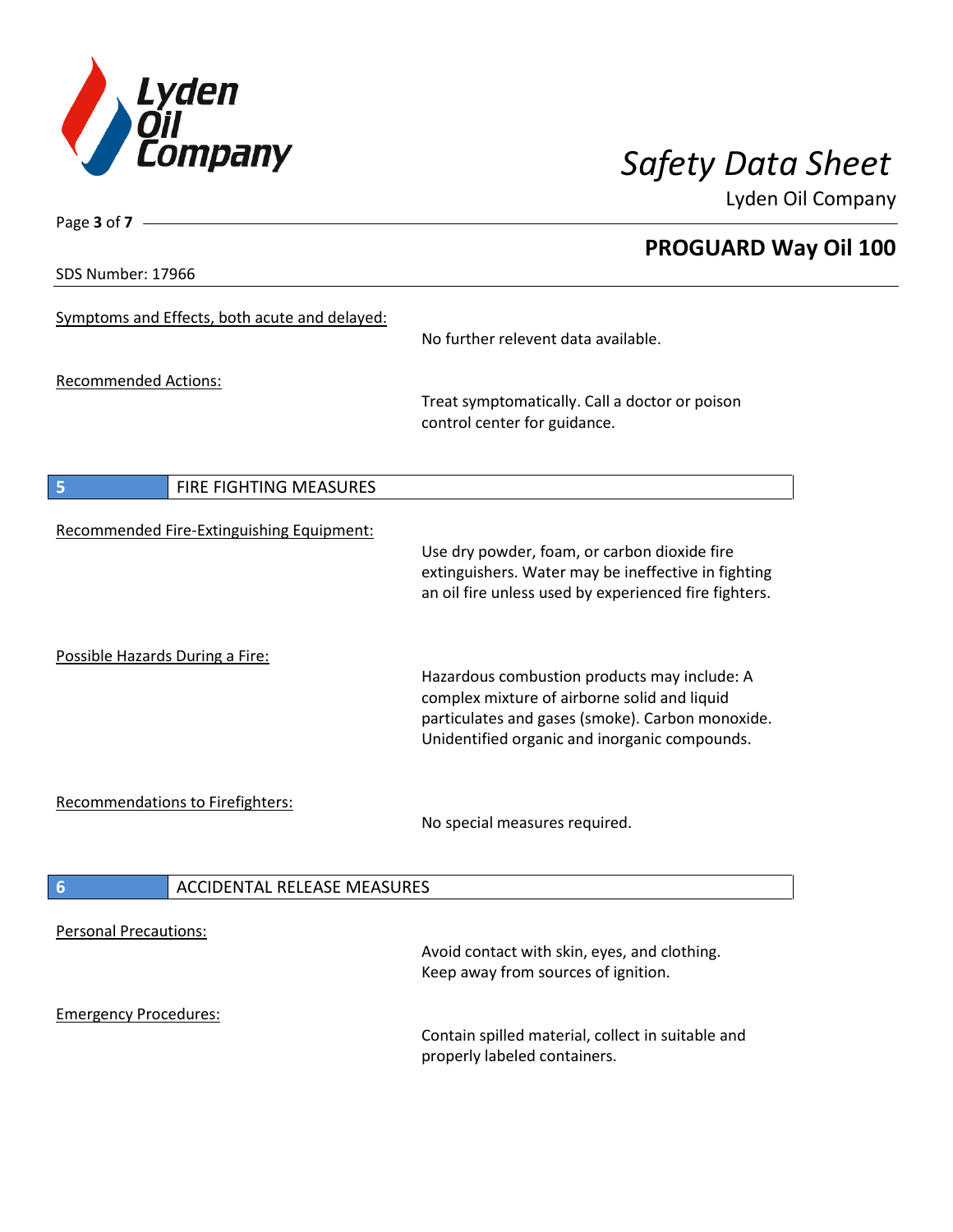

| Page 4 of 7 -                                |                                                                                                   |                                                                                                                     |
|----------------------------------------------|---------------------------------------------------------------------------------------------------|---------------------------------------------------------------------------------------------------------------------|
|                                              |                                                                                                   | <b>PROGUARD Way Oil 100</b>                                                                                         |
| SDS Number: 17966                            |                                                                                                   |                                                                                                                     |
| <b>Environmental Precautions:</b>            |                                                                                                   |                                                                                                                     |
|                                              |                                                                                                   | Do not allow to reach sewage system or any water<br>course.<br>Do not allow to enter ground waters.                 |
| <b>Cleanup Procedures:</b>                   |                                                                                                   |                                                                                                                     |
|                                              |                                                                                                   | Pick up excess with inert absorbant material.                                                                       |
| $\overline{7}$                               | <b>HANDLING AND STORAGE</b>                                                                       |                                                                                                                     |
| <b>Handling Precautions:</b>                 |                                                                                                   | Handle with care and avoid spillage on the floor.<br>Do not cut, weld, drill, grind, braze, or solder<br>container. |
| <b>Storage Requirements:</b>                 |                                                                                                   | Keep container tightly sealed.<br>Keep away from sources of ignition.                                               |
| 8<br>EXPOSURE CONTROLS / PERSONAL PROTECTION |                                                                                                   |                                                                                                                     |
| <b>Exposure Limits:</b>                      |                                                                                                   | -64742-65-0 Distillates (petroleum), solvent-dewaxed heavy paraffinic (>96%):                                       |
|                                              | ACGIH TLV - Long-term value: 5mg/m <sup>3</sup><br>OSHA PEL - Long-term value: 5mg/m <sup>3</sup> |                                                                                                                     |
| <b>Engineering Controls:</b>                 |                                                                                                   | All ventilation should be designed in accordance<br>with OSHA standard (29 CFR 1910.94).                            |
| Personal Protective Equipment:               |                                                                                                   | Wash hands before breaks and at the end of work.                                                                    |
|                                              |                                                                                                   | Use safety glasses and gloves.                                                                                      |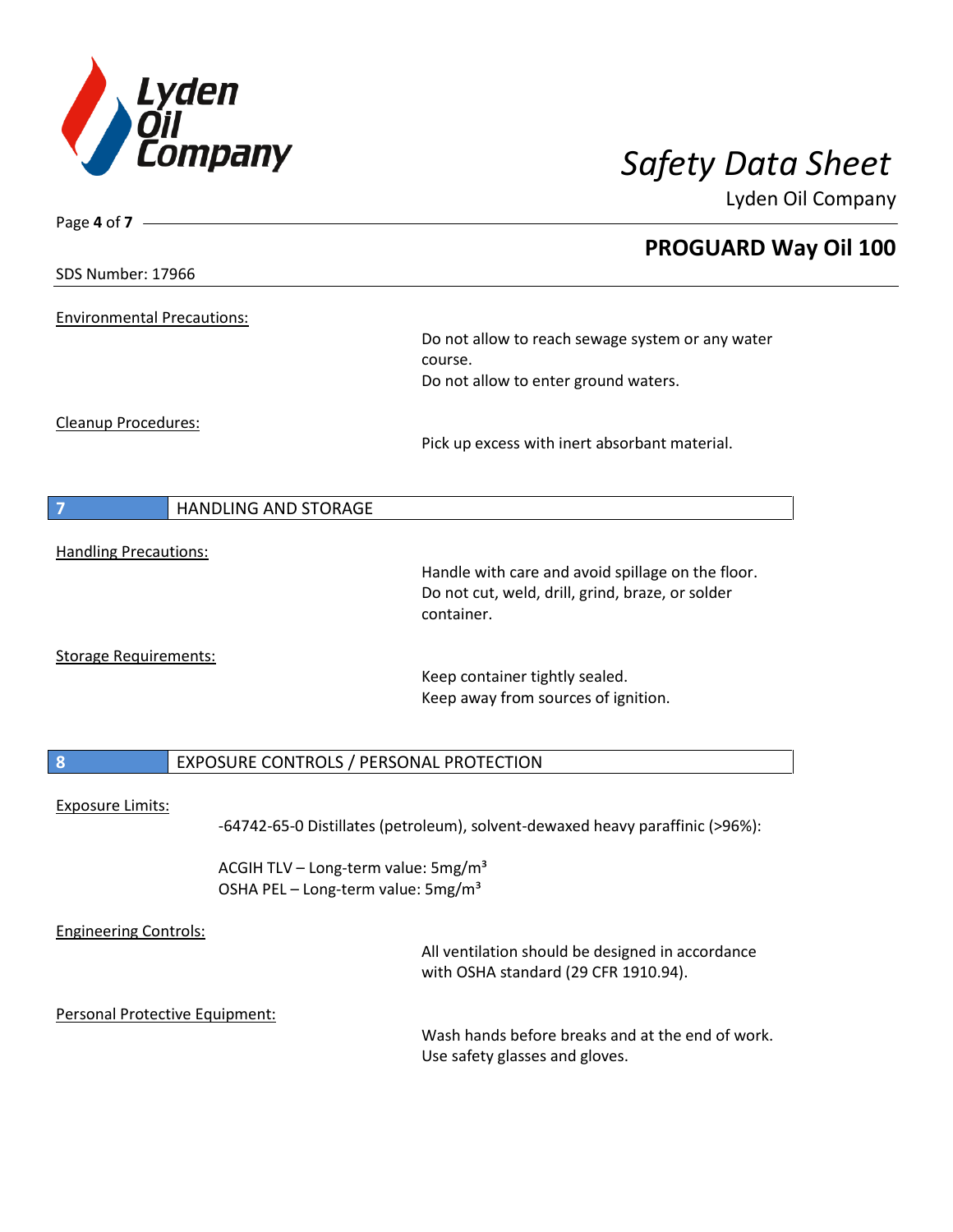

**PROGUARD Way Oil 100**

Lyden Oil Company

SDS Number: 17966

Page **5** of **7**

 $\overline{\phantom{a}}$ 

# **9** PHYSICAL AND CHEMICAL PROPERTIES

| Color:                        | Amber                                        |
|-------------------------------|----------------------------------------------|
| <b>Physical State:</b>        | Liquid                                       |
| Odor:                         | Data not available                           |
| Odor Threshold:               | Data not available                           |
| pH:                           | Data not available                           |
| <b>Melting Point:</b>         | Data not available                           |
| <b>Boiling Point:</b>         | $>425^\circ$ F                               |
| <b>Boiling Range:</b>         | Data not available                           |
| Flash Point:                  | 176.7° C / 350.1° F (PMCC Method)            |
| <b>Evaporation Rate:</b>      | Data not available                           |
| Flammability:                 | Data not available                           |
| Flammability Limits:          | Data not available                           |
| Vapor Pressure:               | Data not available                           |
| Vapor Density:                | Data not available                           |
| <b>Relative Density:</b>      | 7.20 pounds per gallon at 60°F               |
| Solubilities:                 | Insoluble in water                           |
| <b>Partition Coefficient:</b> | Data not available                           |
| Auto-Ignition Temperature:    | Data not available                           |
| Decomposition Temperature:    | Data not available                           |
| Viscosity:                    | 100 mm <sup>2</sup> /sec (kinematic at 40°C) |

| <b>10</b>                   | STABILITY AND REACTIVITY |                                                                  |
|-----------------------------|--------------------------|------------------------------------------------------------------|
| Stability:                  |                          | Stable under normal conditions.                                  |
| Reactivity:                 |                          | Not reactive under normal conditions.                            |
| <b>Conditions to Avoid:</b> |                          | Extreme temperature, sparks, open flame, and<br>direct sunlight. |
| <b>Hazardous Reactions:</b> |                          |                                                                  |

No known hazardous reactions.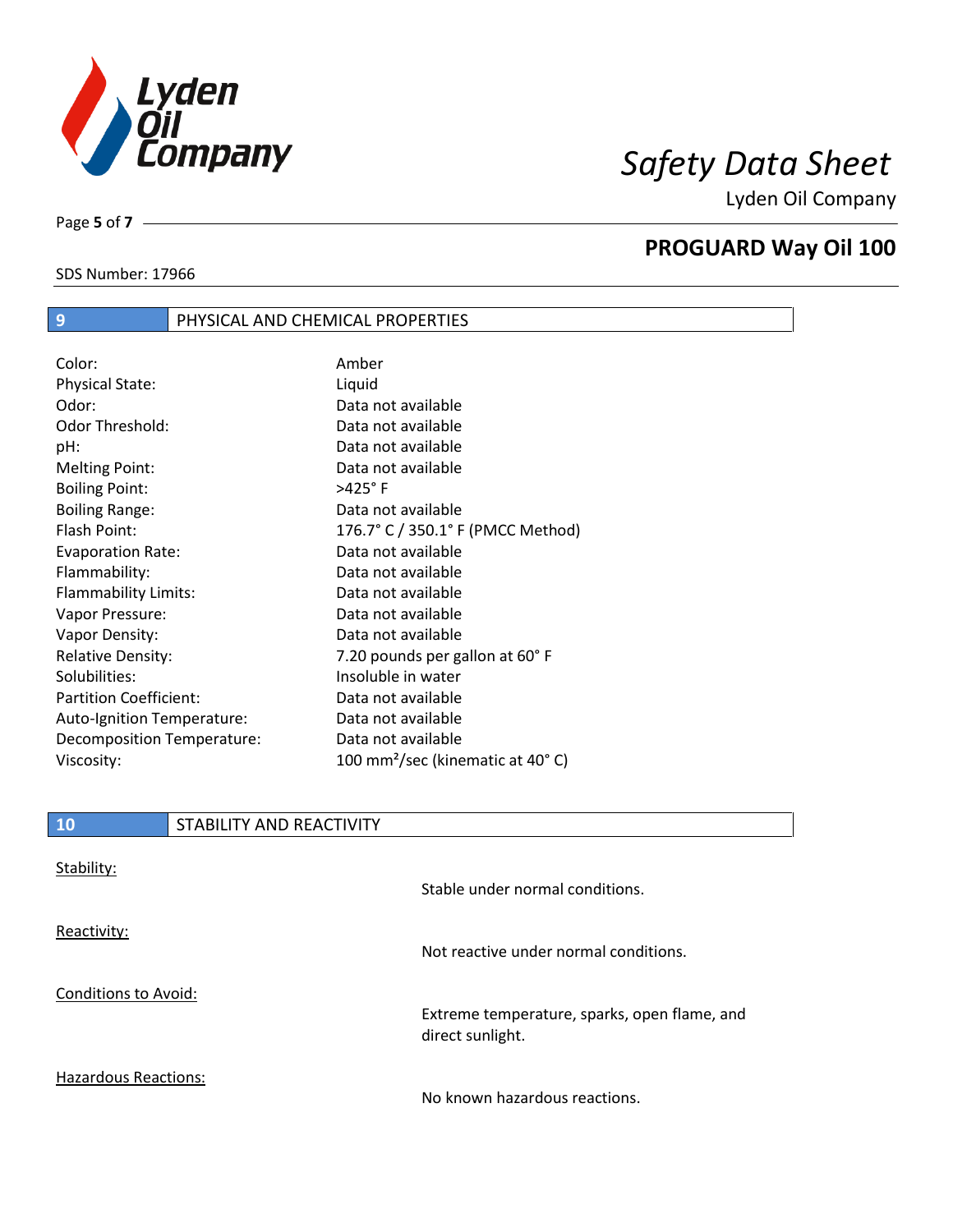

| Page 6 of $7 -$                |                                                      |                                                                                                                           |
|--------------------------------|------------------------------------------------------|---------------------------------------------------------------------------------------------------------------------------|
|                                |                                                      | <b>PROGUARD Way Oil 100</b>                                                                                               |
| SDS Number: 17966              |                                                      |                                                                                                                           |
| Incompatible Materials:        |                                                      | No further relevant information available.                                                                                |
| <b>Decomposition Products:</b> |                                                      | Hazardous decomposition products are not<br>expected to form.                                                             |
| 11                             | <b>TOXICOLOGICAL INFORMATION</b>                     |                                                                                                                           |
| Routes of Exposure:            |                                                      | Skin and eye contact are the primary routes of<br>exposure although exposure may occur following<br>accidental ingestion. |
| <b>Exposure Effects:</b>       |                                                      | Repeated skin contact may cause dermatitis or an<br>oil acne.                                                             |
| <b>Measures of Toxicity:</b>   |                                                      | No test data available.                                                                                                   |
|                                | Carcinogenic/Mutagenic Precautions:                  | Non-carcinogenic and not expected to be<br>mutagentic.                                                                    |
| 12                             | <b>ECOLOGICAL INFORMATION</b>                        |                                                                                                                           |
| <b>Ecological Precautions:</b> |                                                      | Avoid exposing to the environment.                                                                                        |
| <b>Ecological Effects:</b>     | No specific environmental or aquatic data available. |                                                                                                                           |
| 13                             | DISPOSAL CONSIDERATIONS                              |                                                                                                                           |
|                                |                                                      |                                                                                                                           |

Disposal Methods:

Dispose of waste material in accordance with all local, state, and federal requirements.